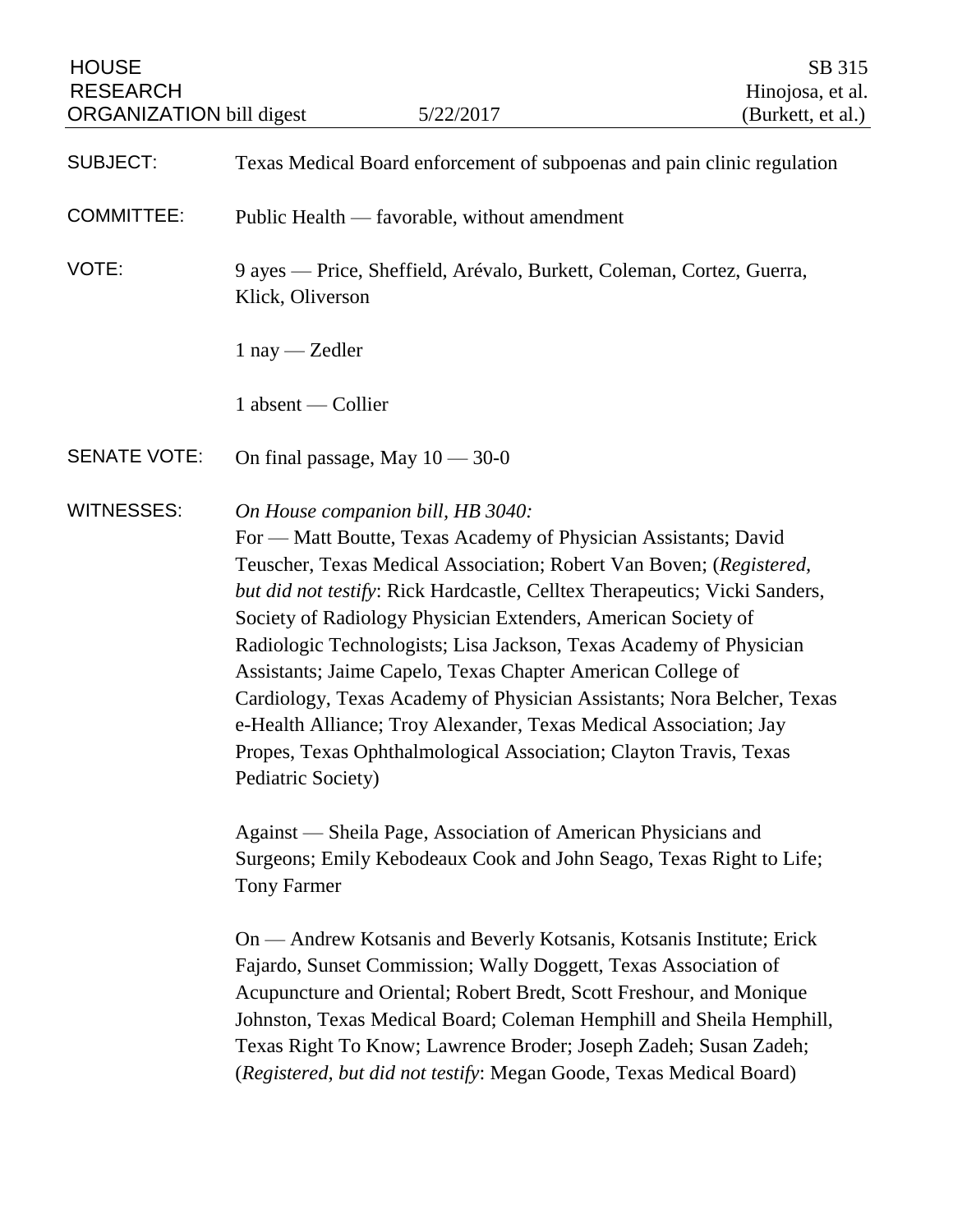## SB 315 House Research Organization page 2

BACKGROUND: The Texas Medical Board licenses and regulates medical practitioners in the state. The board's mission is to protect and enhance the public's health, safety, and welfare by establishing and maintaining standards of excellence used in regulating the practice of medicine and ensuring quality health care for the citizens of Texas through licensure, discipline, and education.

In addition to medical licensing and regulation, the medical board also:

- registers and inspects pain management clinics and physicians who perform office-based anesthesia;
- investigates and resolves complaints;
- takes disciplinary action to enforce the board's statutes and rules; and
- monitors compliance with disciplinary orders.
- DIGEST: SB 315 would adopt the Legislature's findings related to a compelling state interest in opioid and controlled substance prescription regulation. The bill also would allow the Texas Medical Board to inspect pain management facilities or clinics to determine whether they should be certified and would authorize a process for the board to enforce a subpoena.

**Legislative findings.** SB 315 would adopt legislative findings that deaths resulting from the use of opioids and other controlled substances constitute a public health crisis and that there is a compelling state interest in the Texas Medical Board closely regulating the prescribing of opioids and other controlled substances by physicians and their delegates. The Legislature finds that board investigations and inspections, including the board's use of subpoenas for immediate production, inspection, and copying of medical and billing records, are necessary to adequately regulate the prescribing of opioids and other controlled substances in order to protect the public health and welfare.

**Pain management clinic inspection and compliance.** SB 315 would authorize the board to inspect a pain management clinic or facility that